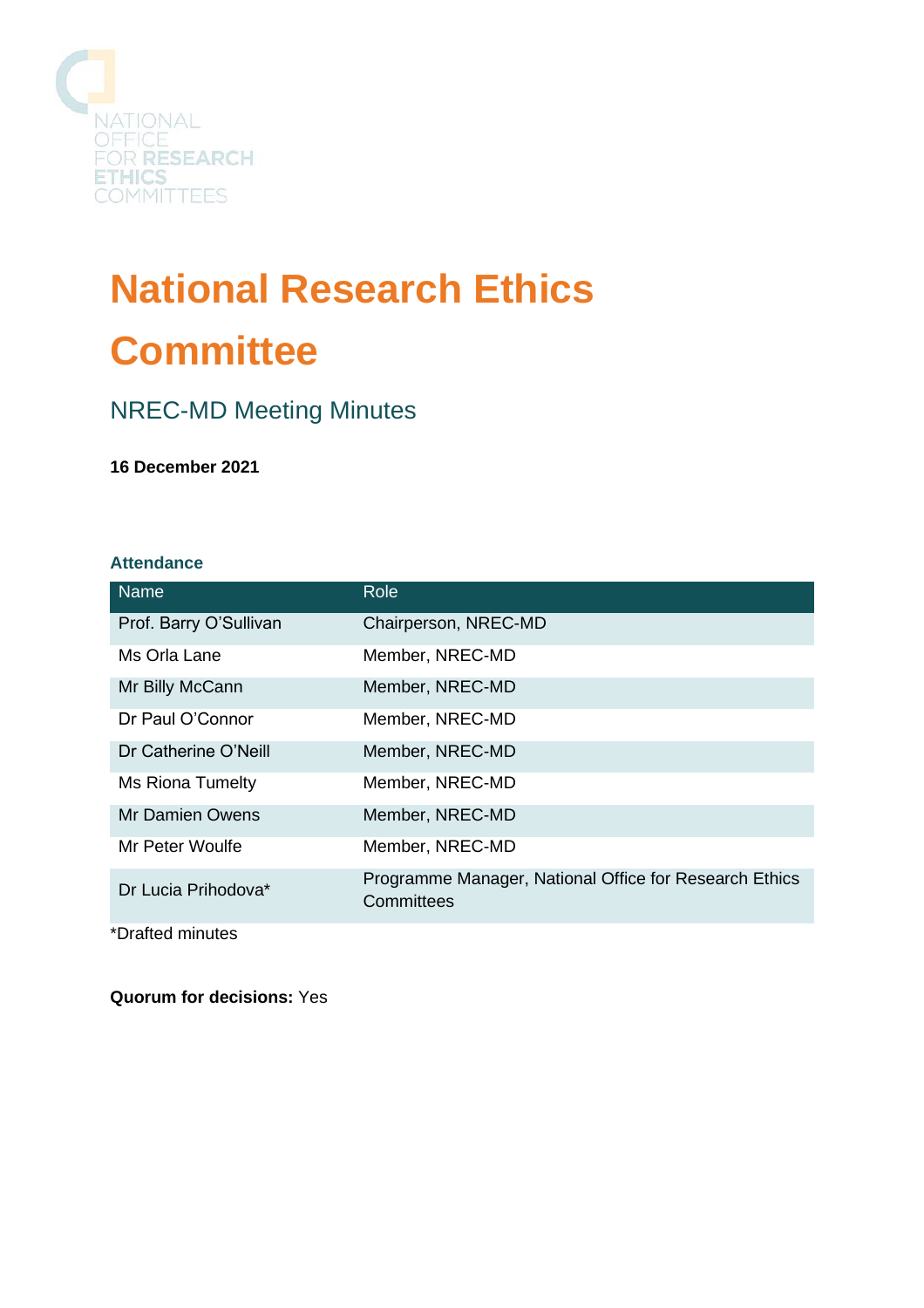## **Agenda**

- Welcome & apologies
- Declarations of interest
- Application 21-NREC-MD-014-R1
- Application 21-NREC-MD-015-R1
- The Chairperson welcomed the Committee and opened the meeting.
- Declarations of interest: *none*

## **Applications**

#### **21-NREC-MD-014-R1**

- Principal Investigator: Dr Martin Buckley,
- Study title: Randomised, single dose, crossover, open label, placebo controlled, single site confirmatory clinical investigation in patients with gastro-oesophageal reflux, to characterise the acid neutralisation activity of a calcite chewing gum, using oesophageal ambulatory pH monitoring.
- Lead institution: Gastroeterology/ GI Physiology Laboratory, Mercy University Hospital, Grenville Place, Centre, Cork, T12 WE28.
- NREC-MD comments
	- The Committee noted that this application represents the applicant's response to a Request for further information from the NREC-MD.
- NREC-MD decision
	- *Favourable opinion with conditions*
- Further information requested / Associated conditions
	- Potential participants are identified during routine clinic appointments and prescreening via the investigational site carried out in line with the Data Protection Act 2018 (Section 36(2)) (Health Research) Regulations 2018).
	- Participants/ participant health insurance are not charged for their participation in the study.
	- The remote access to participant medical record is configured to highest level of cybersecurity.
	- Data is retained by the sponsor beyond the period specified by MDR is fully anonymised.
	- Participant consent is sought for the proposed data retention process.